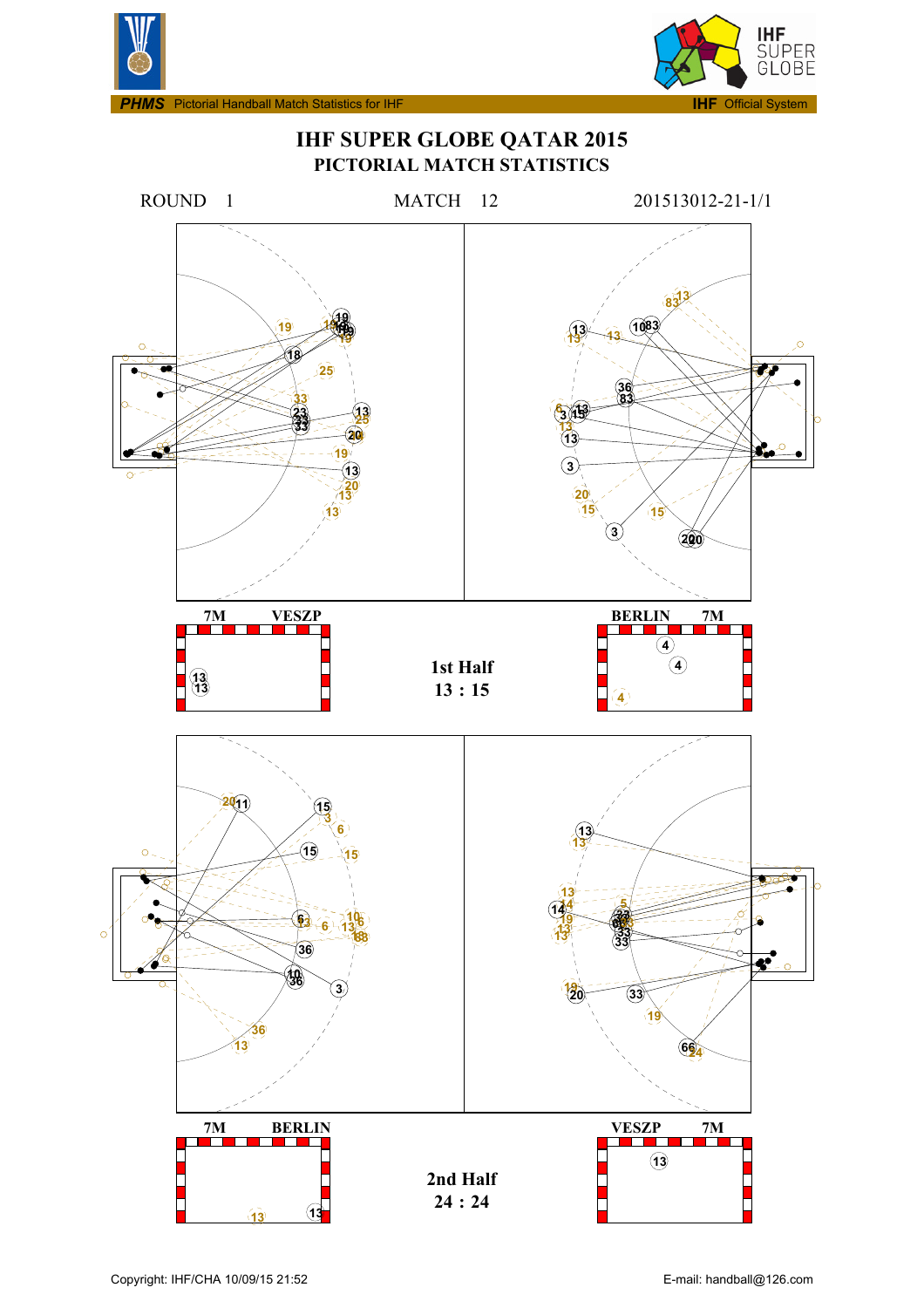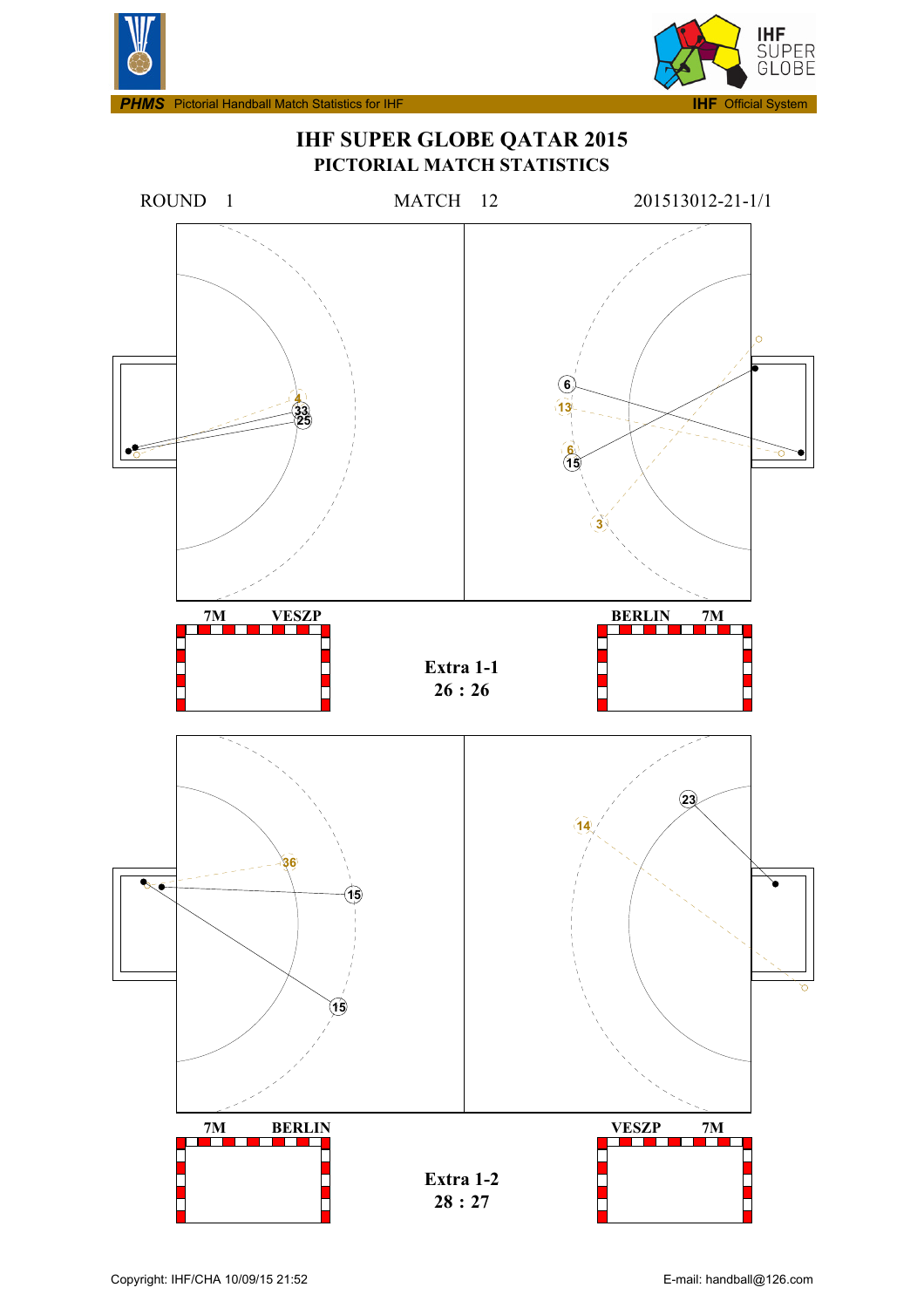



**PHMS** Pictorial Handball Match Statistics **INF** Official System

# **IHF SUPER GLOBE QATAR 2015**

INDV/TEAM MATCH STATISTICS

| MEN               | <b>OFFICIAL</b><br><b>HANDBALL</b> | <b>FINAL</b>  | ROUND <sub>1</sub> |              |              |              | <b>GROUP</b><br><b>MATCH</b> | X<br>12                |              |           |                 |                |              |                         | 201513012-14-1/2<br>10/09/2015 20:00 | Duhail   |
|-------------------|------------------------------------|---------------|--------------------|--------------|--------------|--------------|------------------------------|------------------------|--------------|-----------|-----------------|----------------|--------------|-------------------------|--------------------------------------|----------|
| No.               | Name                               | Field<br>Shot | Line<br>Shot       | Wing<br>Shot | Fast<br>Brk. | Brk.<br>Thr. | Free<br>Thr.                 | 7 <sub>m</sub><br>Thr. | <b>Total</b> | Rate<br>% | ASST. ERR. WAR. |                |              | $2^{\circ}$             | D+DR TIME                            |          |
|                   | <b>FUCHSE BERLIN(GER)(BERLIN)</b>  |               |                    |              |              |              |                              |                        |              |           |                 |                |              |                         |                                      |          |
|                   | (COURT PLAYER)                     |               |                    |              |              |              |                              |                        |              |           |                 |                |              |                         |                                      |          |
| 3                 | <b>WIEDE Fabian</b>                | 4/6           |                    |              |              |              |                              |                        | 4/6          | 66.7%     |                 |                |              |                         |                                      | 00:40:07 |
| 4                 | <b>ELISSON Bjarki</b>              |               |                    |              |              |              |                              | 2/3                    | 2/3          | 66.7%     |                 |                |              |                         |                                      | 00:19:58 |
| 5                 | <b>FRITZ Fynn Ole</b>              |               |                    |              |              |              |                              |                        |              | 0.0%      |                 |                |              | 1                       |                                      | 00:08:32 |
| 6                 | <b>VUKOVIC Drago</b>               | 1/4           | 1/1                |              | 0/2          |              |                              |                        | 2/7          | 28.6%     |                 | $\overline{c}$ |              | $\mathbf{1}$            |                                      | 00:55:06 |
| $\overline{7}$    | <b>STRUCK Kevin</b>                |               |                    |              |              |              |                              |                        |              | 0.0%      |                 |                |              |                         |                                      | 00:00:00 |
| 10                | <b>GOJUN Jakov</b>                 | 0/1           | 1/1                |              |              | 1/1          |                              |                        | 2/3          | 66.7%     |                 |                |              | $\mathbf{1}$            |                                      | 00:36:06 |
| 11                | <b>VRAZALIC Faruk</b>              |               |                    | 1/1          |              |              |                              |                        | 1/1          | 100%      |                 |                |              |                         |                                      | 00:27:09 |
| 12                | HEINEVETTER S.                     |               |                    |              |              |              |                              |                        |              | 0.0%      |                 |                |              |                         |                                      | 00:00:16 |
| 13                | <b>NENADIC Petar</b>               | 2/7           |                    | 0/1          |              | 1/4          |                              | 1/2                    | 4/14         | 28.6%     | $\mathbf{3}$    | $\overline{4}$ |              |                         |                                      | 00:36:58 |
| 15                | TONNESEN K. R.                     | 4/6           | 1/1                |              |              | 1/2          |                              |                        | 6/9          | 66.7%     | $\overline{2}$  |                |              |                         |                                      | 00:39:10 |
| 17                | PLAZA J. Ignacio                   |               |                    |              |              |              |                              |                        |              | 0.0%      |                 |                | $\mathbf{1}$ |                         |                                      | 00:16:05 |
| 20                | <b>WEYHRAUCH Willy</b>             | 0/1           |                    | 2/3          |              |              |                              |                        | 2/4          | 50.0%     |                 | 1              |              |                         |                                      | 00:34:24 |
| 23                | <b>SCHADE Moritz</b>               |               |                    |              |              |              |                              |                        |              | 0.0%      |                 |                |              |                         |                                      | 00:00:00 |
| 36                | NIELSEN Jesper                     |               | 3/4                |              |              | 0/1          |                              |                        | 3/5          | 60.0%     | $\mathbf{1}$    | $\mathbf{1}$   | 1            | $\mathbf{1}$            |                                      | 00:58:08 |
| 71                | <b>STOCHL Petr</b>                 |               |                    |              |              |              |                              |                        |              | 0.0%      | $\mathbf{1}$    |                |              |                         |                                      | 01:09:44 |
| 83                | PETERSEN F.                        | 0/1           | 1/1                |              | 1/2          |              |                              |                        | 2/4          | 50.0%     |                 |                | $\mathbf{1}$ |                         |                                      | 00:41:16 |
|                   | <b>Total</b>                       | 11/26         | 7/8                | 3/5          | 1/4          | 3/8          |                              | 3/5                    | 28/56        | 50.0%     | $\overline{7}$  | 8              | 3            | $\overline{\mathbf{4}}$ |                                      |          |
|                   | (GOALKEEPER)                       |               |                    |              |              |              |                              |                        |              |           |                 |                |              |                         |                                      |          |
| $12 \overline{ }$ | <b>HEINEVETTER S.</b>              |               |                    |              |              |              |                              | 0/1                    | 0/1          | 0.0%      |                 |                |              |                         |                                      | 00:00:16 |
| 71                | STOCHL Petr                        | 7/17          | 2/7                | 1/2          | 3/11         | 3/3          |                              | 0/2                    | 16/42        | 38.1%     | $\mathbf{1}$    |                |              |                         |                                      | 01:09:44 |
|                   |                                    |               |                    |              |              |              |                              |                        |              |           |                 |                |              |                         |                                      |          |
|                   | <b>Total</b>                       | 7/17          | 2/7                | 1/2          | 3/11         | 3/3          |                              | 0/3                    | 16/43        | 37.2%     | $\overline{1}$  |                |              |                         |                                      |          |

### **COURT PLAYER: GOALS/SHOTS GOALKEEPER: SAVED/SHOTS**

| <b>TEAM TOTALS</b> | <b>GOALS</b>   | <b>SAVED</b> | <b>MISSED</b> | <b>POST</b> | <b>BLOCKED</b> | <b>TOTAL</b>   | $RATE(\%)$ |
|--------------------|----------------|--------------|---------------|-------------|----------------|----------------|------------|
| <b>Field Shot</b>  | 11             | 6            | 3             | 2           | 4              | 26             | 42.3%      |
| Line Shot          | $\overline{7}$ |              |               |             |                | 8              | 87.5%      |
| Wing Shot          | 3              |              |               |             |                | 5              | 60.0%      |
| <b>Fastbreak</b>   |                | 2            |               |             |                | $\overline{4}$ | 25.0%      |
| Breakthrough       | 3              | 4            |               |             |                | 8              | 37.5%      |
| <b>Free Throw</b>  |                |              |               |             |                |                | 0.0%       |
| 7M-Throw           | 3              | 2            |               |             |                | 5              | 60.0%      |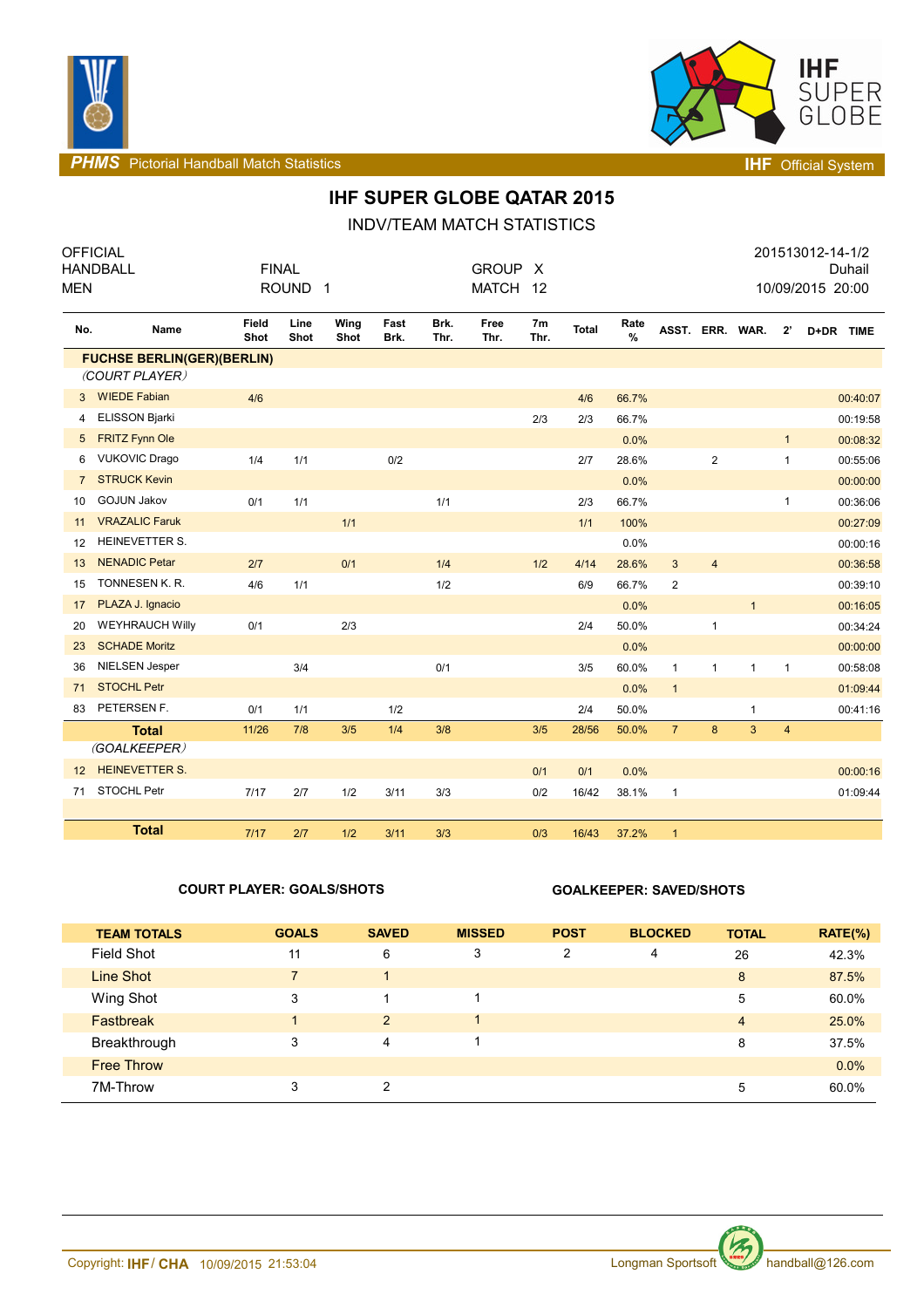



**PHMS** Pictorial Handball Match Statistics **Intervalse and Contract Contract Contract Contract Contract Contract Contract Contract Contract Contract Contract Contract Contract Contract Contract Contract Contract Contract C** 

## **IHF SUPER GLOBE QATAR 2015**

INDV/TEAM MATCH STATISTICS

| <b>OFFICIAL</b> |                                     |               |                    |              |              |              |              |            |              |              |                 |                |                |              | 201513012-14-2/2 |
|-----------------|-------------------------------------|---------------|--------------------|--------------|--------------|--------------|--------------|------------|--------------|--------------|-----------------|----------------|----------------|--------------|------------------|
|                 | HANDBALL                            |               | <b>FINAL</b>       |              |              |              | <b>GROUP</b> | $\times$   |              |              |                 |                |                |              | Duhail           |
| <b>MEN</b>      |                                     |               | ROUND <sub>1</sub> |              |              |              | <b>MATCH</b> | 12         |              |              |                 |                |                |              | 10/09/2015 20:00 |
| No.             | Name                                | Field<br>Shot | Line<br>Shot       | Wing<br>Shot | Fast<br>Brk. | Brk.<br>Thr. | Free<br>Thr. | 7m<br>Thr. | <b>Total</b> | Rate<br>$\%$ | ASST. ERR. WAR. |                |                | $2^{\prime}$ | D+DR TIME        |
|                 | <b>MKB-MVM VESZPREM(HUN)(VESZP)</b> |               |                    |              |              |              |              |            |              |              |                 |                |                |              |                  |
|                 | (COURT PLAYER)                      |               |                    |              |              |              |              |            |              |              |                 |                |                |              |                  |
| $\overline{4}$  | <b>IVANCSIK Gergo</b>               |               | 0/1                |              |              |              |              |            | 0/1          | 0.0%         |                 | $\mathbf{1}$   |                |              | 00:31:53         |
| 5               | SCHUCH Istvan T.                    |               |                    |              | 0/1          |              |              |            | 0/1          | 0.0%         |                 | $\overline{2}$ |                | $\mathbf{1}$ | 00:35:07         |
| 13              | <b>ILIC Momir</b>                   | 3/8           |                    |              |              | 0/1          |              | 3/3        | 6/12         | 50.0%        | $\overline{4}$  | $\sqrt{3}$     |                |              | 00:48:04         |
| 14              | PALMARSSON Aron                     | 1/4           |                    |              |              |              |              |            | 1/4          | 25.0%        | $\mathbf{1}$    | $\mathbf{1}$   | $\mathbf{1}$   |              | 00:23:44         |
| 16              | <b>MIKLER Roland</b>                |               |                    |              |              |              |              |            |              | 0.0%         |                 |                |                |              | 00:30:51         |
| 18              | NILSSON Andreas                     |               | 1/1                |              |              |              |              |            | 1/1          | 100%         |                 |                |                |              | 00:12:45         |
| 19              | NAGY Laszlo Z.                      | 4/8           | 0/1                |              | 0/1          | 0/1          |              |            | 4/11         | 36.4%        | $\overline{2}$  | $\mathbf{1}$   |                | $\mathbf{1}$ | 01:00:25         |
| 20              | <b>ZEITZ Christian</b>              | 2/3           |                    |              |              |              |              |            | 2/3          | 66.7%        |                 |                |                | $\mathbf{1}$ | 00:29:48         |
| 23              | <b>UGALDE GARCIA C.</b>             |               |                    | 1/1          | 1/1          |              |              |            | 2/2          | 100%         |                 |                |                |              | 00:30:11         |
| 24              | <b>MARGUC Gasper</b>                |               |                    | 0/1          |              |              |              |            | 0/1          | 0.0%         |                 |                |                |              | 00:29:15         |
| 25              | <b>RODRIGUEZ Jose</b>               | 0/1           |                    |              | 1/1          | 0/1          |              |            | 1/3          | 33.3%        |                 | 2              | $\mathbf{1}$   |              | 00:26:41         |
| 30              | <b>TERZIC Mirsad</b>                |               |                    |              |              |              |              |            |              | 0.0%         |                 |                |                |              | 00:17:08         |
| 32              | <b>ALILOVIC Mirko</b>               |               |                    |              |              |              |              |            |              | 0.0%         |                 |                |                |              | 00:39:09         |
| 33              | <b>SULIC Renato</b>                 |               | 4/5                |              | 4/5          |              |              |            | 8/10         | 80.0%        |                 | $\mathbf{1}$   |                |              | 00:44:47         |
| 66              | <b>LEKAI Mate</b>                   |               |                    |              | 2/2          |              |              |            | 2/2          | 100%         | $\mathbf{1}$    |                |                |              | 00:18:49         |
| 91              | SLISKOVIC Ivan                      |               |                    |              |              |              |              |            |              | 0.0%         | 1               |                |                |              | 00:03:22         |
|                 | <b>Total</b>                        | 10/24         | 5/8                | 1/2          | 8/11         | 0/3          |              | 3/3        | 27/51        | 52.9%        | 9               | 11             | $\overline{2}$ | 3            |                  |
|                 | (GOALKEEPER)                        |               |                    |              |              |              |              |            |              |              |                 |                |                |              |                  |
| 16              | <b>MIKLER Roland</b>                | 2/5           | 0/4                | 0/1          | 1/2          | 2/3          |              | 0/3        | 5/18         | 27.8%        |                 |                |                |              | 00:30:51         |
| 32              | <b>ALILOVIC Mirko</b>               | 4/12          | 1/4                | 1/3          | 1/1          | 2/4          |              | 2/2        | 11/26        | 42.3%        |                 |                |                |              | 00:39:09         |
|                 |                                     |               |                    |              |              |              |              |            |              |              |                 |                |                |              |                  |
|                 | <b>Total</b>                        | 6/17          | 1/8                | 1/4          | 2/3          | 4/7          |              | 2/5        | 16/44        | 36.4%        |                 |                |                |              |                  |

### **COURT PLAYER: GOALS/SHOTS GOALKEEPER: SAVED/SHOTS**

| <b>TEAM TOTALS</b> | <b>GOALS</b> | <b>SAVED</b> | <b>MISSED</b> | <b>POST</b> | <b>BLOCKED</b> | <b>TOTAL</b> | $RATE(\%)$ |
|--------------------|--------------|--------------|---------------|-------------|----------------|--------------|------------|
| Field Shot         | 10           | 7            | 3             | 3           |                | 24           | 41.7%      |
| <b>Line Shot</b>   | 5            | 2            |               |             |                | 8            | 62.5%      |
| Wing Shot          |              |              |               |             |                | 2            | 50.0%      |
| Fastbreak          | 8            | 3            |               |             |                | 11           | 72.7%      |
| Breakthrough       |              | 3            |               |             |                | 3            | 0.0%       |
| <b>Free Throw</b>  |              |              |               |             |                |              | $0.0\%$    |
| 7M-Throw           | 3            |              |               |             |                | 3            | 100.0%     |